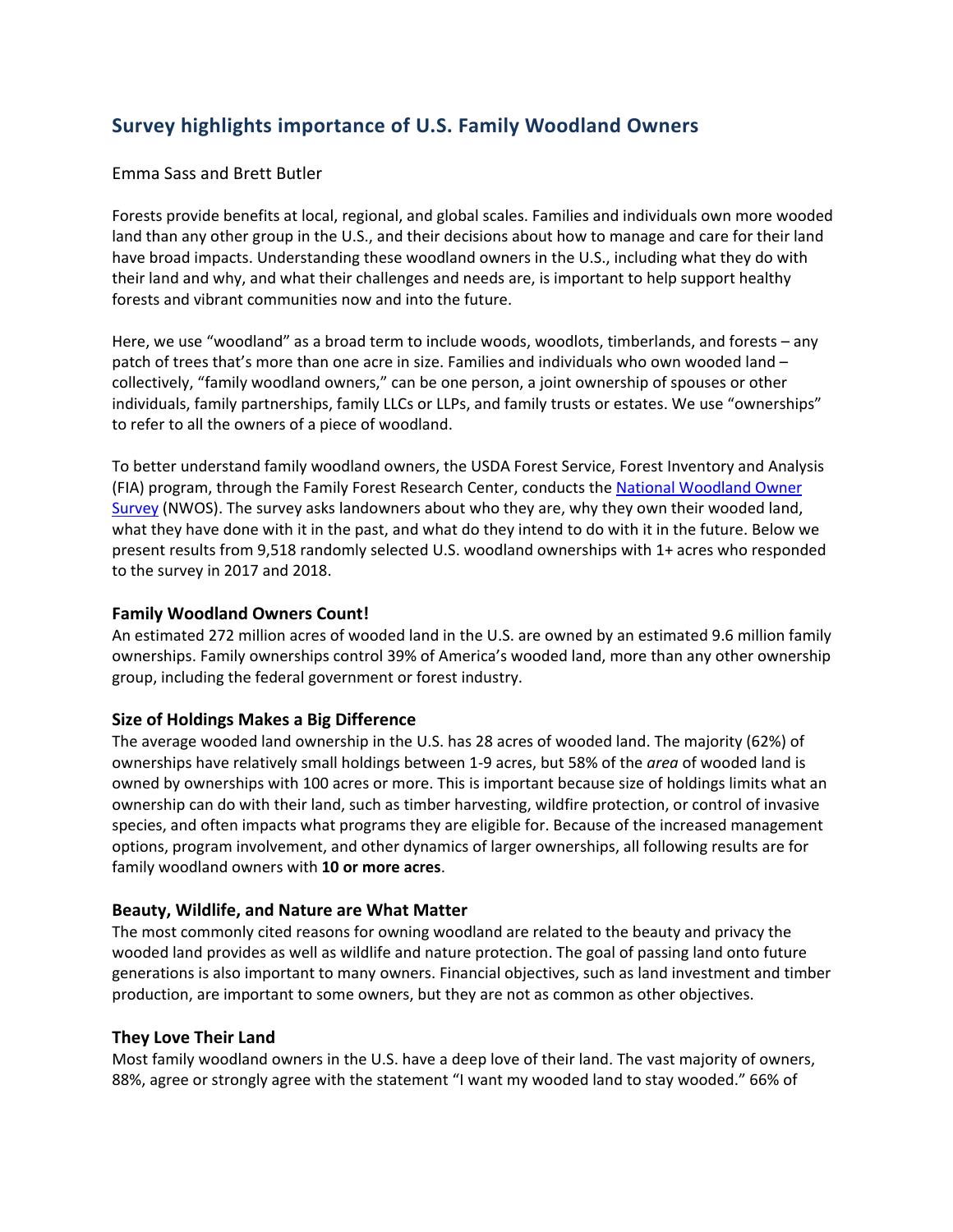owners agree or strongly that they have a strong emotional tie to their wooded land, and 78% say they know their wooded land well.

## **Management**

In the past five years, around one in twelve (8%) family woodland owners have cut or removed trees for sale, and one in three (34%) have cut trees for their own use. 13% have improved wildlife habitat, and 21% have reduced invasive plants. Only 5% have a written management plan, and 11% have received woodland management advice in the previous five years.

## **They are Older**

The average age of primary decision makers for family-owned woodland in the U.S. is 63 years. 19% of acres are owned by people who plan to transfer some or all of their wooded land in the next five years, and a majority of ownerships (69%) are worried about keeping the land intact for future generations. 72% of primary decision makers are male.

#### **Conclusions**

Woodland conservation and management depend on the people who own it – in the U.S., many of these acres are held by individuals and families. Owners care about and manage their wooded land, but often the traditional forms of engagement, such as having a management plan or working with a professional, are not widely used. Understanding the threats to the land – including the loss of forest through development, parcelization, invasive plants, disease, and insects, and other issues – is critical for conservation efforts. Using a common language and designing policies and programs that meet the needs of landowners and professionals will have a major impact on the current and future owners and the vital lands that they own.

For more results, visit the USDA Forest Service's National Woodland Owner Survey website at [www.fia.fs.fed.us/nwos.](http://www.fia.fs.fed.us/nwos) To learn more about the services and resources available to woodland owners in your state, contact your local forestry agency or association.

*Emma Sass is a Research Fellow with the Family Forest Research Center and University of Massachusetts Amherst. Brett Butler is a Research Forester with the USDA Forest Service Northern Research Station and Family Forest Research Center.*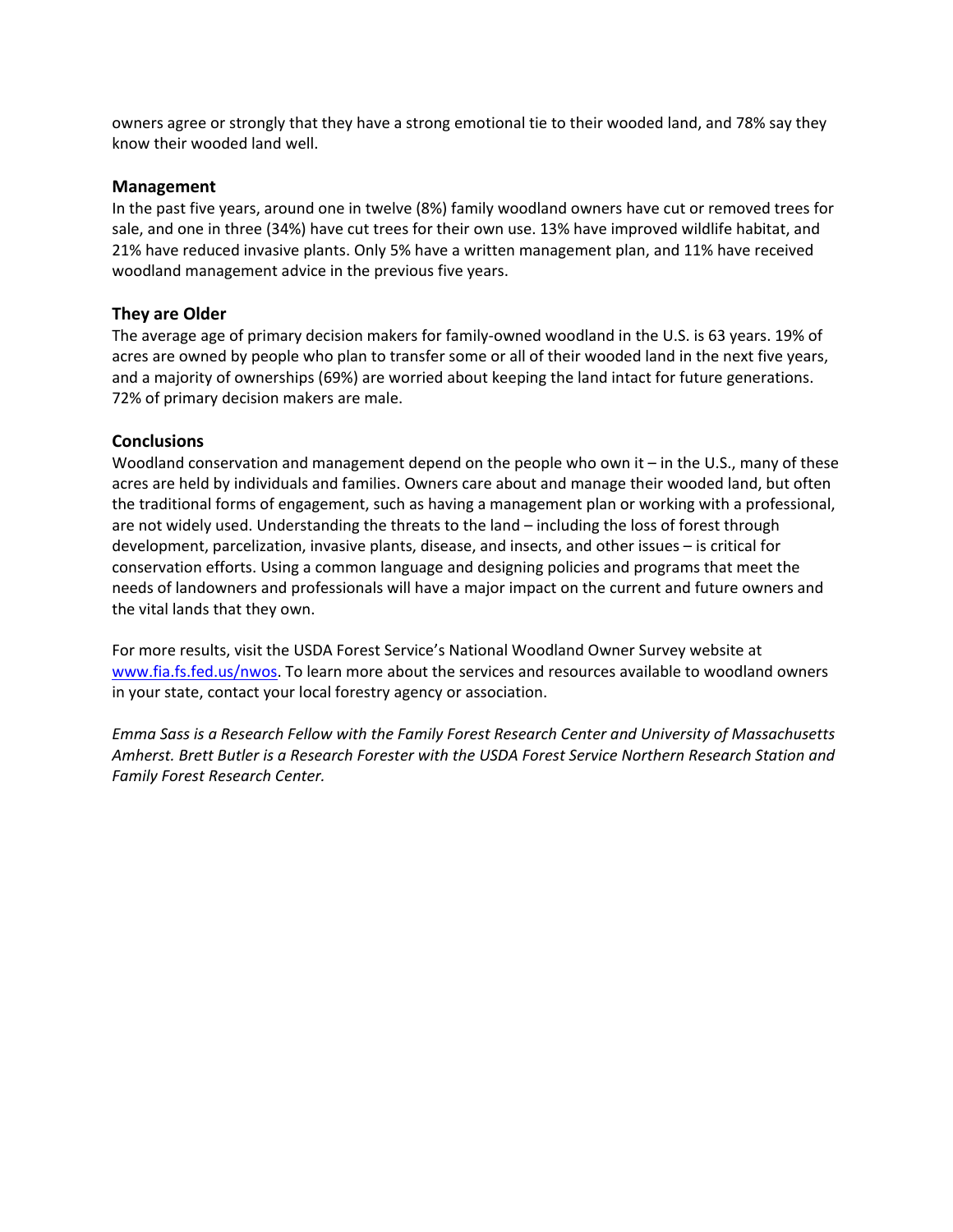#### Map of woodland ownership



Family woodland ( $\Box$ ), other woodland ( $\Box$ ), and non-woodland ( $\Box$ ) in the U.S. Data source: USDA [Forest Service.](https://doi.org/10.2737/RDS-2020-0044)



#### Reasons for owning wooded land

The percent of family woodland owners (with 10+ acres) in the U.S. for whom each objective is "Important" or "Very important." Error bars represent 68% confidence interval. Data source: [USDA](https://doi.org/10.2737/NRS-GTR-199)  [Forest Service, National Woodland Owner Survey.](https://doi.org/10.2737/NRS-GTR-199)

Sidebar with key facts

- o Families and individuals own 39% of wooded land in the U.S.
- o Most own their wooded land for beauty, privacy, and nature